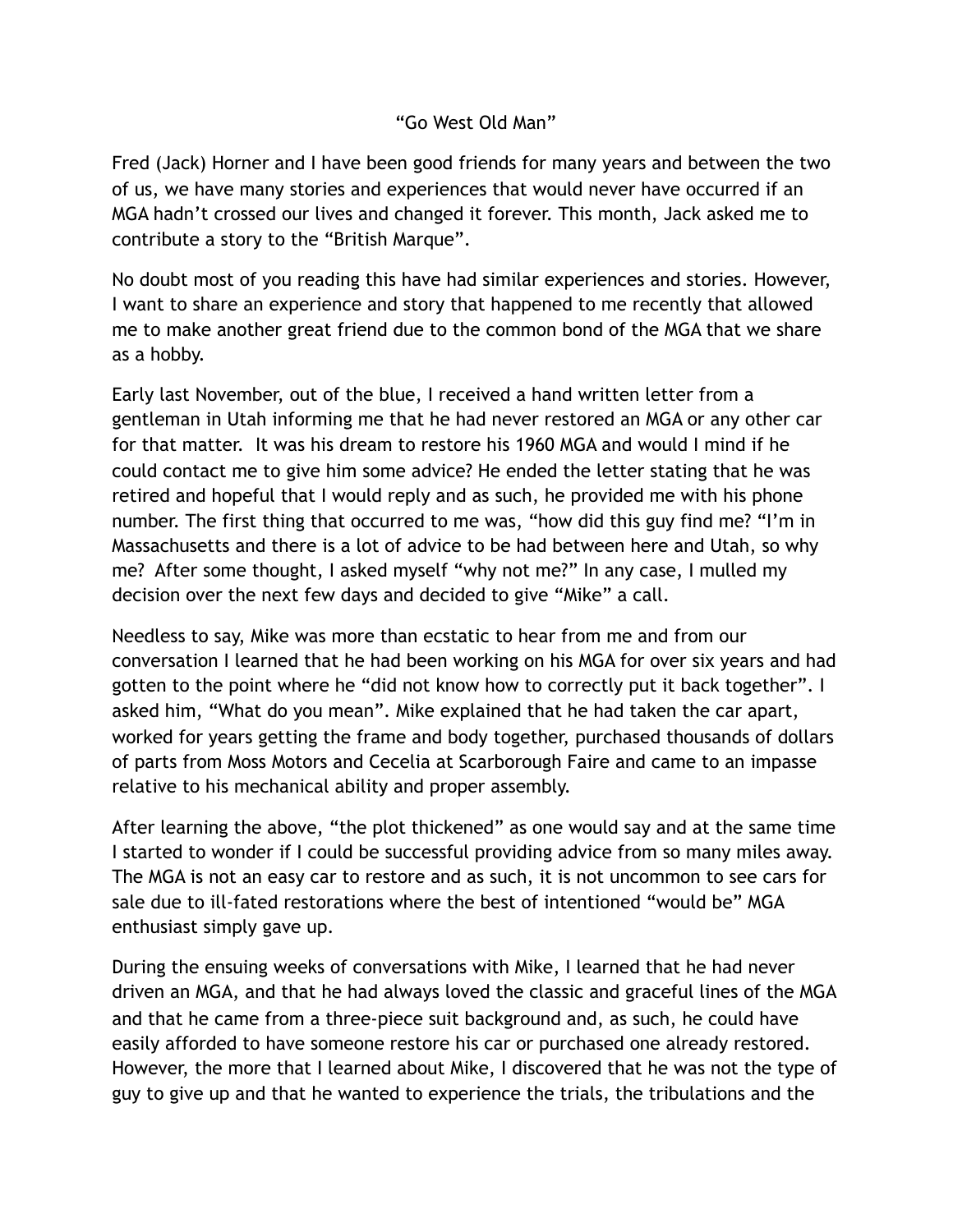satisfaction of restoring his own MGA so that he could fulfill his dream of taking his wife, Pam, for rides within the foothills and within the beautiful canyons of Utah.

I also learned that Mike had read everything there is about the MGA and as part of the experience that many of us cherish such as driving our cars . . .he also wanted the personal enrichment provided by restoring his own MGA with his own hand. Learning this, how could I say no and not help him?

As the weeks and months passed, we had countless phone calls and emails regarding various restoration techniques and assemblies until one day, we decided that the time had come for us to make arrangements and for me to fly to Salt Lake to get his MGA assembled.

I ran the idea past my wife, Mary Jane and she sanctioned an eight day visit. Fast forward and on Sunday, March 24th, I arrived in Salt Lake and on Monday, we started work on the car. Looking at Mike's car the first day, I again asked myself. "What have I gotten myself into"? Before me was a royal blue MGA sitting on newly shod wire wheels with windshield and bumpers attached and even fender mirrors for good measure. Nothing else.

The first thing I did was to inspect his work thus far and baseline what we had to accomplish over the next week which amounted to everything! Along with taking inventory of parts and fasteners that would be required over the next week, we put Cecelia on notice in case we needed parts sent out the next day. We did the same with Moss Motors. Both companies were stellar in their performance with Cecelia going out of her way to supply some elusive bits! The real work started with examining the suspension and preparing for piping the hydraulics and fuel lines. Unfortunately, the old lines no longer existed as guides and that added a great deal of time. However, I did bring my laptop for reference along with Todd Clarke's, "MGA owner's information & technical Guide" which helped immensely. Two days later, we completed the piping for the brake, clutch and fuel lines along with assembling the brakes and master cylinder and before we knew it, my visit was half over before we moved on to wiring, steering and engine compartment.

At mid visit, and based on the work yet to be completed, we decided to work 8 to 10 hours a day so that we could finish and breath life into the beast by my Monday departure. For those of you who have restored an MGA, you know that things do not go as planned and we ran into many unplanned problems such as hydraulic leaks due to bad fittings and compromised sealing surfaces, a frozen steering column and minor but critical missing parts reinforcing the idea that nothing is easy or goes as planned in restoring an old MGA.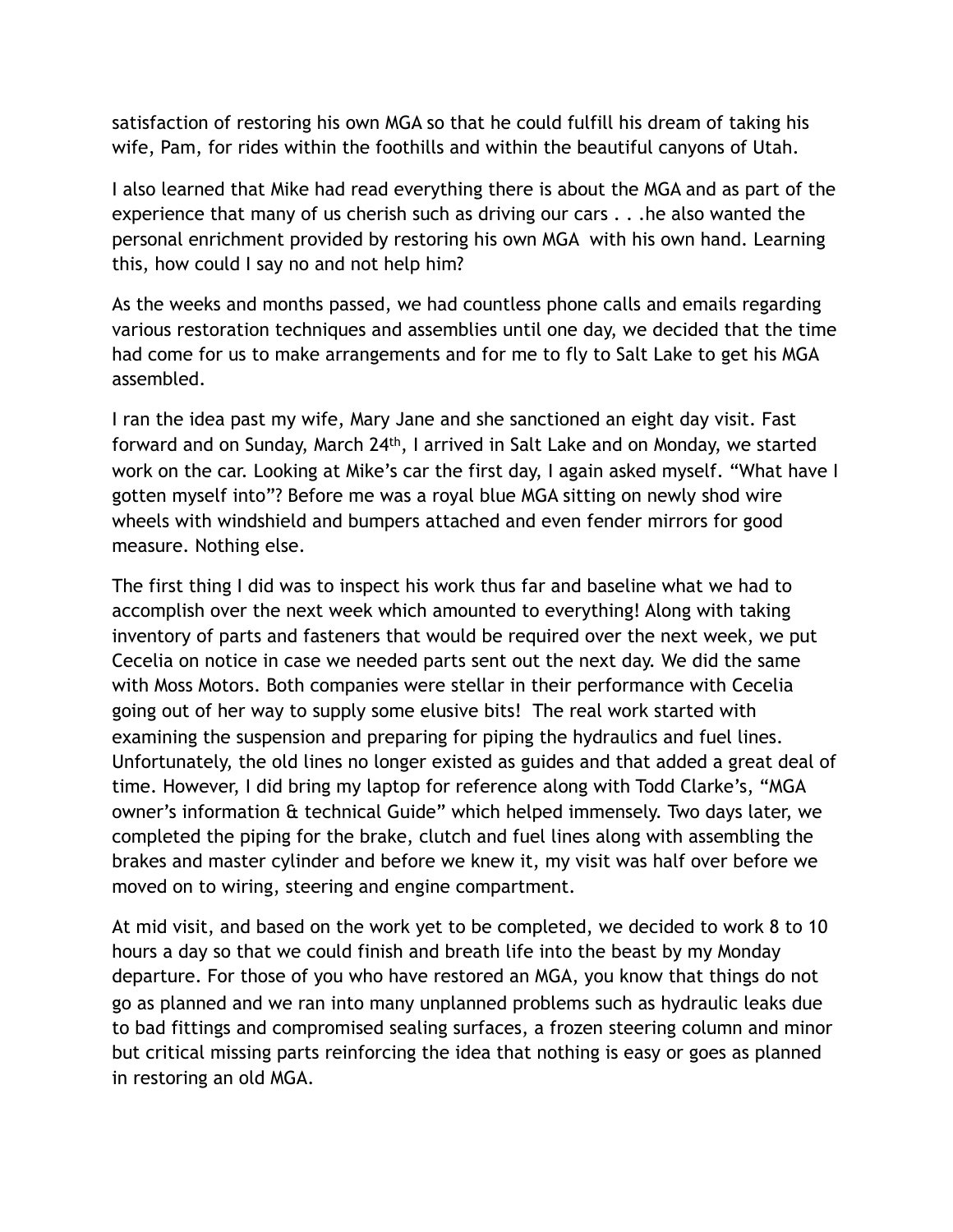In the end, we came within hours or a day's work of finishing the restoration. This story is not over. No doubt I will find myself in Utah in the very near future since I am also one not to give up.

After all, I have a dream to fulfill!

Don Tremblay

The Utah MGA

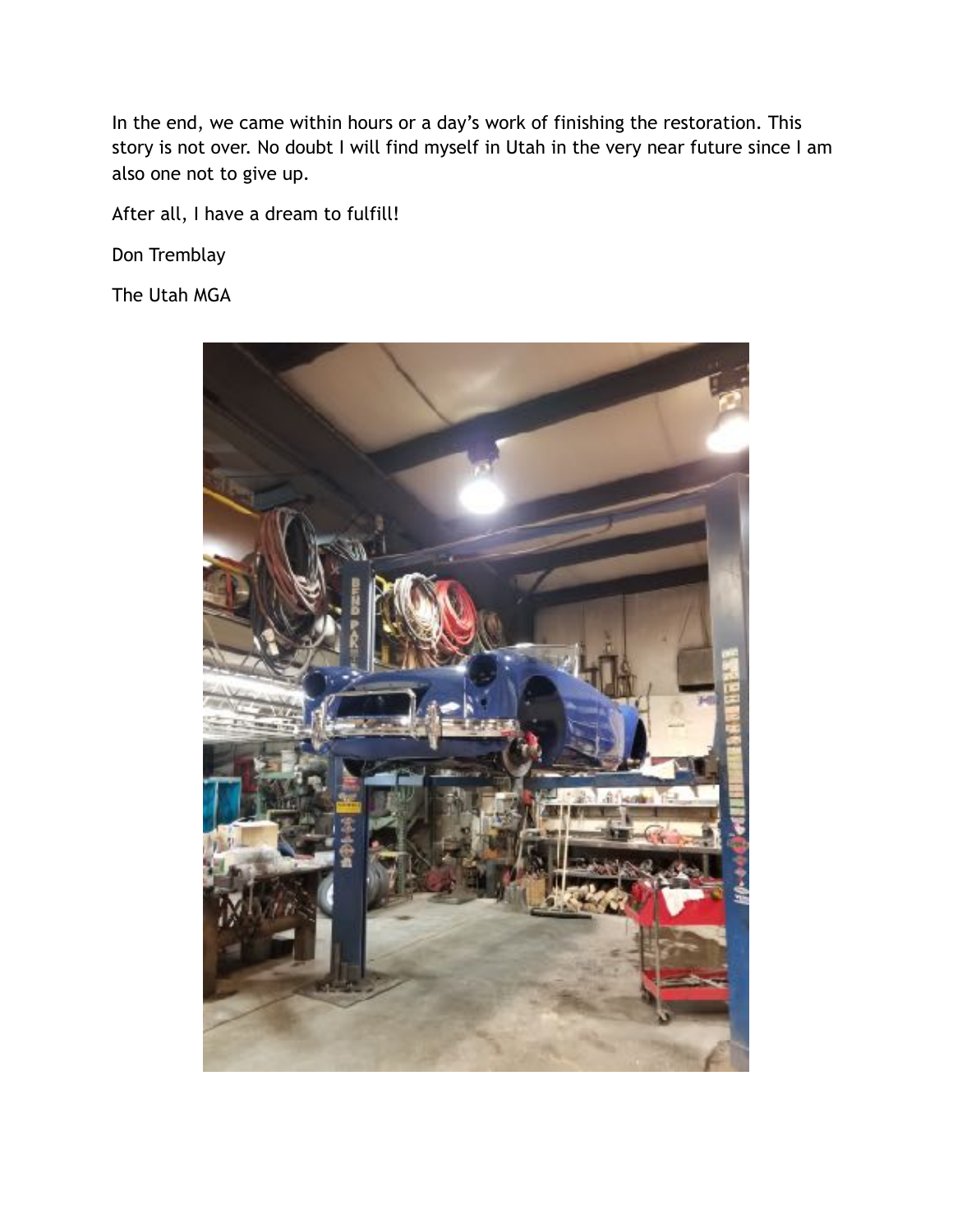## Mike working on the rear wiring